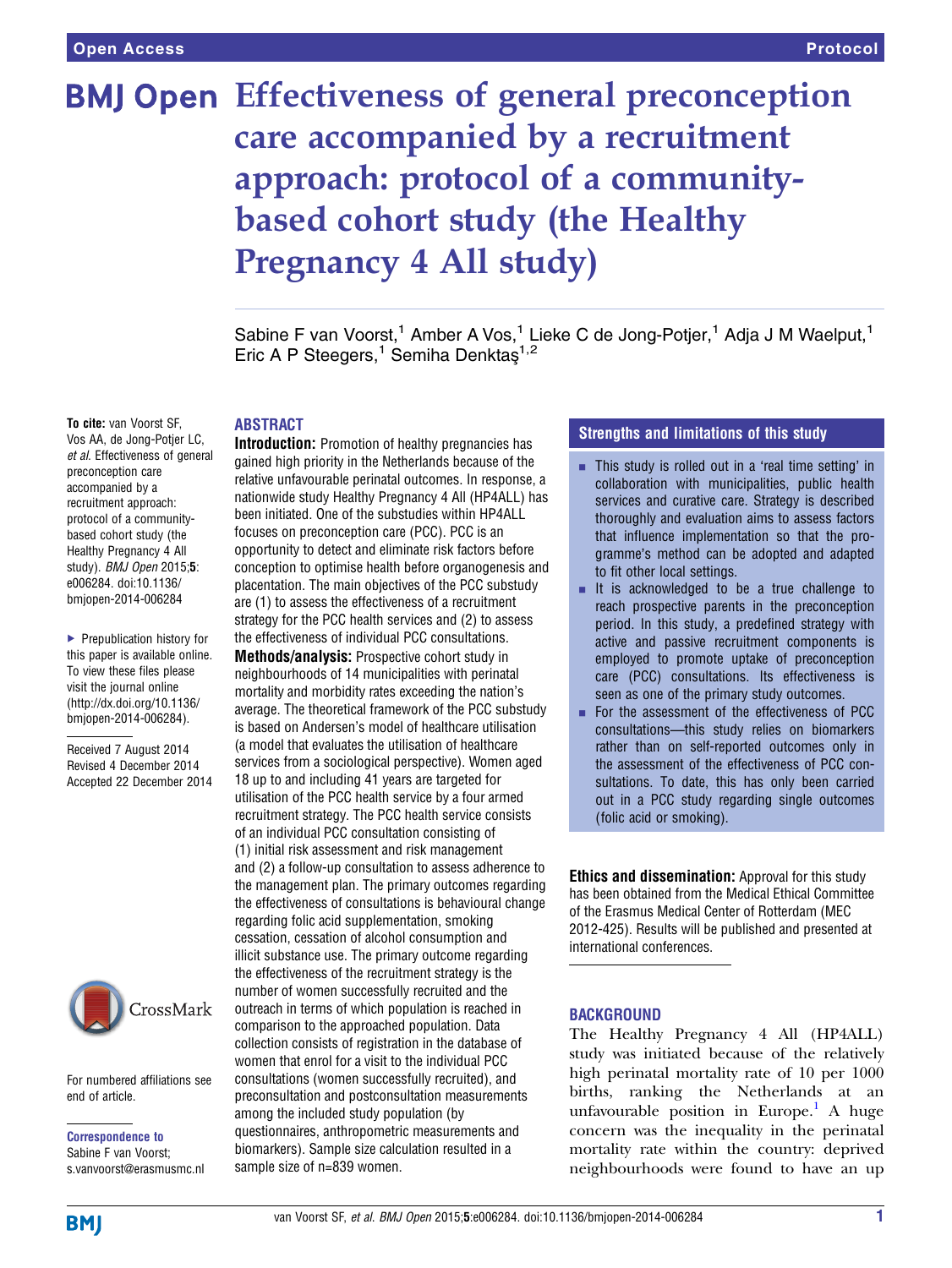to four times higher perinatal mortality rate than average.[2](#page-9-0) Societal, professional and political debates about how to improve perinatal health in the Netherlands dominated the policy agenda. One of the results was the launch of the HP4ALL study—commissioned by the Dutch Ministry of Health and Welfare—in May  $2011.<sup>3</sup>$ <sup>4</sup>

The objective of the HP4ALL study is to develop evidence-based strategies to improve perinatal health by interventions in the preconception or the antenatal period, which reduce adverse pregnancy outcomes. Accordingly, HP4ALL is divided into two substudies: the Preconception Care study (PCC)—a prospective cohort study—and the antenatal Rotterdam Risk Assessment (R4U) study—a cluster randomised controlled trial. This paper concentrates on the PCC substudy.

#### The rationale of PCC and its delivery approaches

The rationale of PCC originates in the growing recognition that the embryonic development and placentation phase is critical for the outcome of the pregnancy.<sup>5</sup> PCC is a set of interventions that aims to identify and modify biomedical, behavioural and social risks to a woman's health or pregnancy outcome through prevention and management.<sup>[6](#page-9-0)</sup>

The preconception period can be seen as the earliest link between maternal and newborn health. Therefore, it has been recognised as a pivot [poi](#page-9-0)nt which can be utilised to improve perinatal health. $7-9$  In the Netherlands, 85% of the perinatal mortality cases were preceded by small for gestational age (SGA), premature birth and congenital anomalies<sup>[10 11](#page-9-0)</sup> In theory, many risk factors for these problems are present and potentially detectable and treatable/manageable before conception. $57$  By the time a women enters antenatal care, a large part of organogenesis has taken place. PCC should therefore be regarded as a necessary additional component to the obstetric care system in the improvement of perinatal outcomes.

## Organisation of PCC

PCC can be organised in three forms: (1) collective PCC consisting of interventions targeted at the general public (eg, with group education or national campaigns); (2) general individual PCC consisting of individual consultations among couples contemplating pregnancy among the general public; (3) specialist individual PCC consisting of individual consultations among couples contemplating pregnancy with complex risk factors.<sup>[12](#page-9-0)</sup> These forms can be integrated in different approaches for delivery, dependent on the health system (eg, primary care, hospital based, PCC clinic) and the targeted audi-ence (eg, high-risk population or general public).<sup>[13](#page-9-0)</sup>

Individual PCC is a unique opportunity for professionally led PCC, which addresses general risk factors and personal risk factors after systematic screening. Furthermore, individual PCC is an opportunity to deliver PCC in a responsive fashion—so that besides the

systematic standard risk factor screening the individual patient's needs or preferences can be met. $^{14}$  $^{14}$  $^{14}$  Thus, Individual PCC consultations are seen as the form of PCC to implement in the PCC substudy.

#### Recruitment for PCC

The concept of visiting a healthcare professional for PCC is not common in the Netherlands as well as in many other countries. First, the uptake of PCC requires that a pregnancy is planned. An explanation for the low uptake of PCC can be sought in the unfamiliarity of women or couples with the availability and potential benefits of the health service.<sup>[15](#page-9-0)–17</sup> Women or couples could assume that they are healthy and that it is not necessary to discuss their pregnancy wish with a professional. Women who are aware of risks might believe that nothing can be done to influence the course of a pregnancy in the future. Besides beliefs, actual barriers to attend PCC could also play a role. For instance, a woman's or couples' willingness to disclose their pregnancy wish to a professional is a known barrier. $17 \text{ Simply}$  $17 \text{ Simply}$ delivering PCC to women or couples on request does not seem to be sufficient to provide PCC at a scale to improve perinatal health. An active recruitment approach is necessary. Different active recruitment approaches are described in the literature. Wallace  $et \text{at}^{\text{18}}$  $et \text{at}^{\text{18}}$  $et \text{at}^{\text{18}}$  describe that the opportunistic approach of women during daily care is utilised most often by primary caregivers. However, despite the fact that couples in the general public are known to have at least more than one risk factor, $\frac{19}{19}$  many women/couples of reproductive age do not request a PCC consultation from their general practitioner (GP). An opportunistic approach is not feasible for midwives as they rarely see non-pregnant women. One trial employs the approach of inviting women through invitational letters.<sup>[20](#page-9-0)</sup> These approaches, however, require efforts from caregivers in an already stressed system; and the effectiveness is unknown. An evidence-based strategy is necessary to create an outreach for individual PCC consultations in order to improve perinatal health on a larger scale.

The main objective of this study is to implement and evaluate a local recruitment strategy for individual PCC and to promote and evaluate (health) behaviour change by delivery of PCC consultations in primary care. This paper provides an overview of the design and methodology of the HP4ALL PCC study.

#### METHODS/DESIGN

## Key attributes of the study

The PCC study is designed as a community-based study with a high-risk approach in a primary care setting with tools to improve the uniformity of the health message. This section describes the key concepts of the study:

▶ *The high-risk approach:* The Ministry of Health commissioned the HP4ALL study to target high-risk populations. After ranking the municipalities with the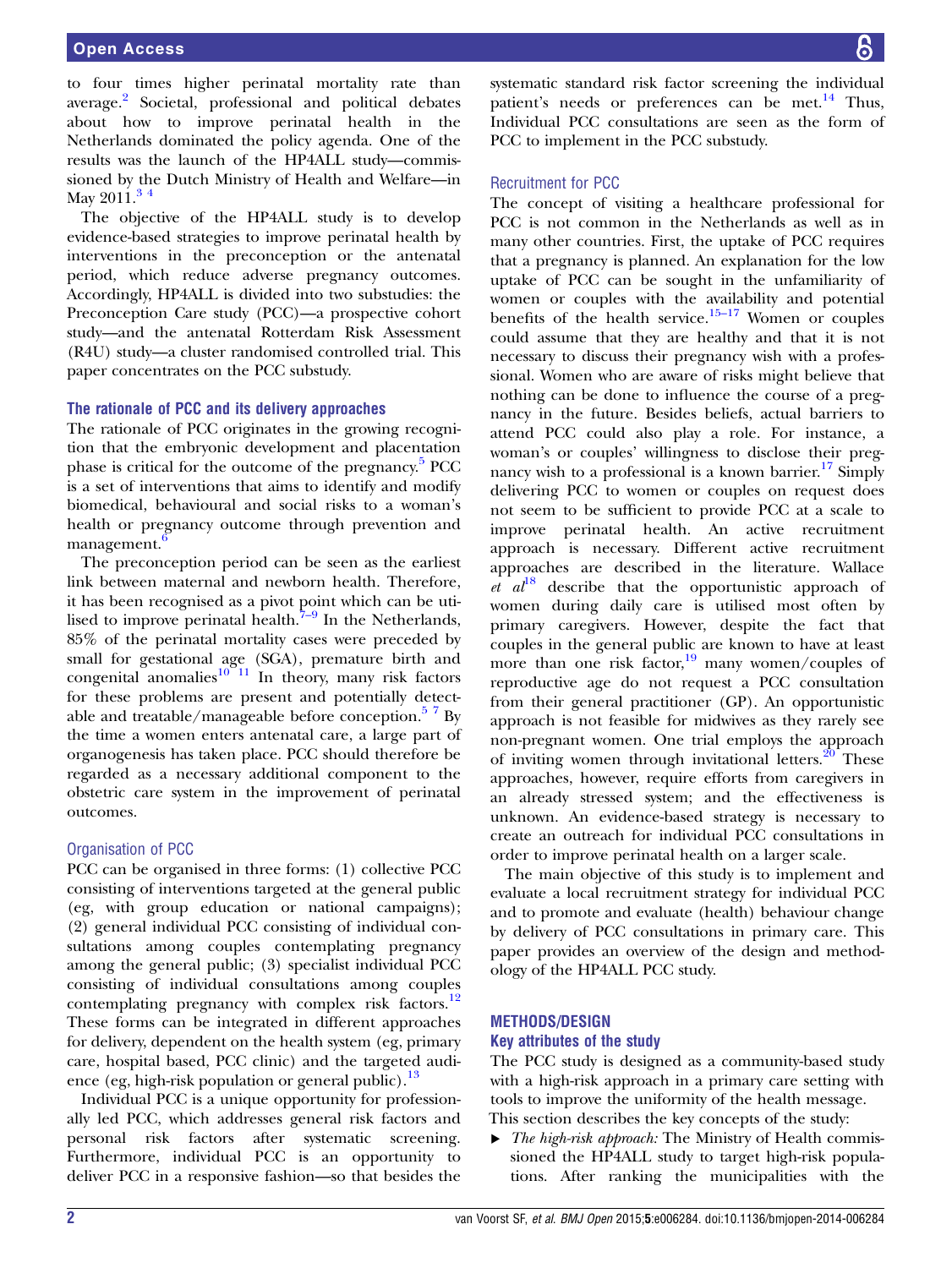highest perinatal mortality and morbidity in the country, 14 municipalities were selected as candidates for participation (selection described elsewhere). $4$ The key approach of HP4ALL is to roll out the interventions in high-risk neighbourhoods—meaning neighbourhoods with rates of adverse perinatal outcomes above the average of the selected municipalities. It is presumed that women in these neighbourhoods can benefit the most from interventions in the HP4ALL study. Prevalence of risky lifestyle behaviours in the preconception phase is not exactly known as there is no surveillance among women contemplating pregnancy and risky behaviours tend to be under-reported during pregnancy. With regard to folic acid supplementation, a recent Dutch study conducted among a multiethnic population reported that 40% of pregnant women had used folic acid supplements before conception. $21$  A different study reported that of 7106 pregnant women, 8% smoked in the first trimester only and 17% continued smoking throughout pregnancy.<sup>22</sup> In total, 35—50% of women are estimated to continue their alcohol consumption during pregnancy.<sup>[23](#page-9-0)</sup> The HP4ALL study will provide more information regarding risk behaviours before and in pregnancy in these high-risk neighbourhoods.

- ▸ The community-based approach: A community-based approach has advantages as it (1) reaches populations which are hard to reach by ensuring trust: collaboration with local health authorities in a community-based approach provides the opportunity that the target population is approached by professionals they know and mostly trust; (2) promotes collaboration and local support as it draws together the sectors necessary for optimal outreach.<sup>[24](#page-9-0)</sup>
- ▶ A primary care approach: GPs and midwives practising in the high-risk neighbourhoods are recruited to deliver individual PCC consultations. They were selected because they can deliver the intervention in a responsive fashion, because they are familiar with the target population and by arranging them to provide the PCC consultations, accessibility of PCC is ensured.
- Tools for the consistency of health messages: PCC for the general population necessitates a thorough risk factor screening. Therefore, GPs and midwives are facilitated with tools and training to ensure consistency, which is important as different health messages reduce the effectiveness of interventions.<sup>[14](#page-9-0)</sup>

# Theoretical framework of the HP4ALL PCC substudy

The delivery of PCC in the PCC substudy is based on Andersen's model of healthcare Utilisation.<sup>[25](#page-9-0)</sup> Andersen defines the utilisation of a health service and other personal health behaviours as an outcome. These outcomes are a function of the predisposition (to utilise the healthcare service) and enabling or impeding factors (to utilise the healthcare service)

and perceived and objective need (to utilise the healthcare service). This model has been used to understand utilisation of PCC services and other healthcare services (oral health services, mental health services, primary care). <sup>[26 27](#page-9-0)</sup> [Figure 1](#page-3-0) should be read from left to right: The PCC substudy intervenes in the environment in order to target the population to achieve the outcomes on the right.

- $\triangleright$  The environment: The study entails two organisational changes in the environment: First, individual PCC consultations are made available. Second, a strategy to recruit eligible women to utilise the PCC services is employed (see fi[gure 2](#page-3-0)).
- ▸ The population: The study aims to target women of reproductive age (defined as 18 up to and including 41 years) living in municipalities with high perinatal mortality and morbidity rates with a specified recruitment strategy. Women will, however, decide individually, within their own context, whether they will use the healthcare service and/or change their health behaviours. We hypothesize this decision to be a function of:
	- Predisposing factors: In accordance with Andersen's model of healthcare utilisation, we contemplate that a woman's decision to utilise PCC will depend on a function of her health beliefs and attitude towards the preconception health service and a healthy pregnancy, social influences and demographic factors.
	- Enabling factors: The targeted woman can be stimulated to visit (or be impeded from visiting) the PCC health service by community factors (eg, a good infrastructure to attend a PCC consultation) or by individual factors (eg, speaking a different language than the PCC care provider can be a barrier to attending the PCC consultations).
	- Need: The targeted woman needs to feel a need to utilise the service. There are two kinds of need: (1) an objective need (the service is necessary in terms of medical risks) and (2) a perceived need (the service is perceived as necessary by the woman herself). Perceived need can be related to the objective need, but this is not necessarily the case. Factors from the literature or those which we hypothesised to influence the objective and/or perceived need for a PCC consultation are mentioned in fi[gure 1](#page-3-0). Need, as a resultant of a perceived need and objective need, is thought to be influenced by predisposing characteristics (eg, knowledge regarding risks, social network to point out the relevance of PCC for the individual).
- ▸ The outcomes: The primary outcomes of the PCC substudy are reduction of preconception risks by the (1) utilisation of PCC health services and (2) behavioural change regarding preconception risk behaviours. Reduction of preconception risk factors is thought to subsequently reduce (the risk for) perinatal morbidity and mortality.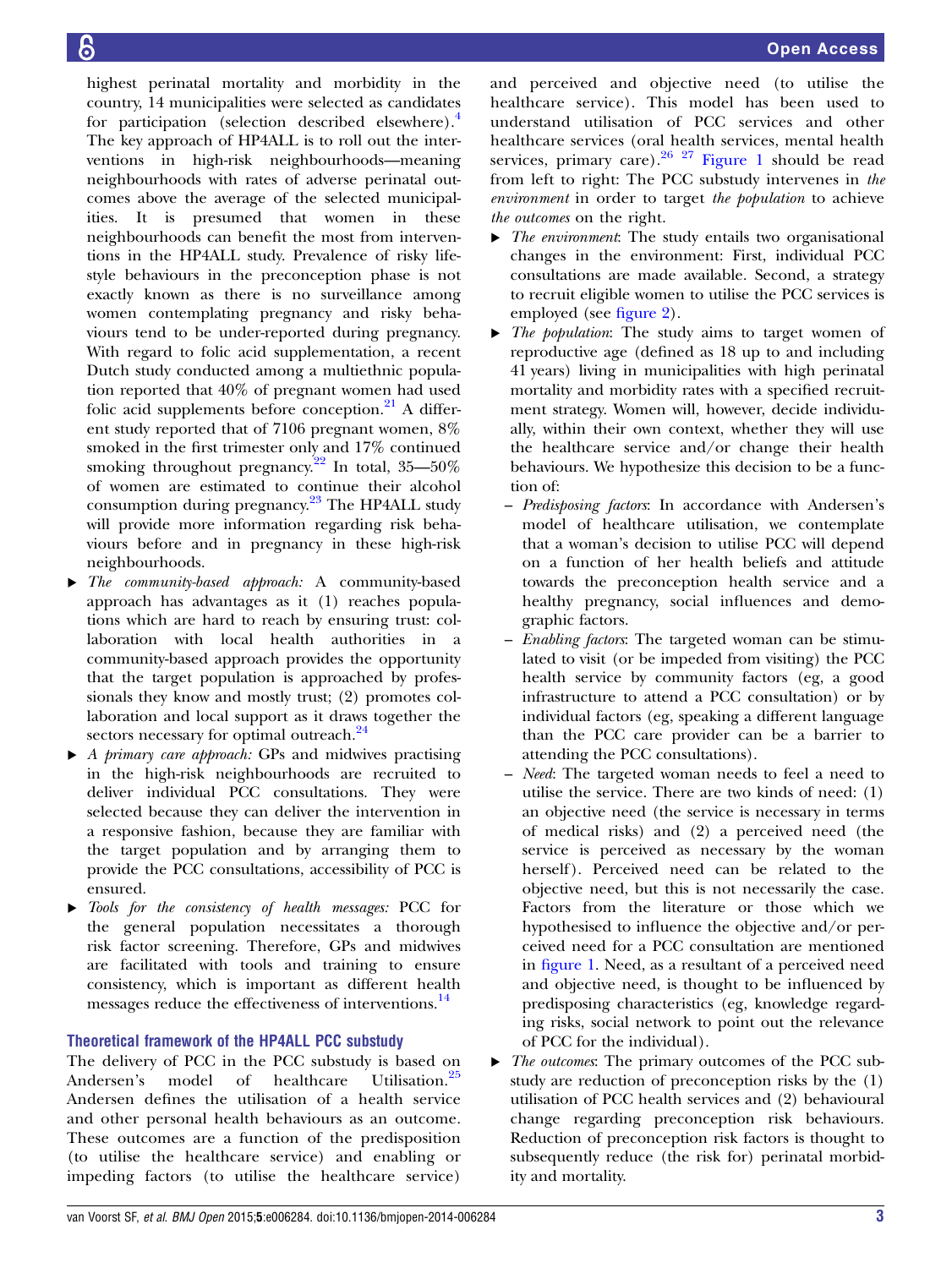<span id="page-3-0"></span>

Figure 1 The Framework for the Healthy Pregnancy 4 All—Preconception Care substudy.

## The intervention

As displayed in fi[gure 3](#page-4-0), the PCC consultation consists of two visits to a participating GP or midwife in the course of 3 months. During the first consultation, systematic risk assessment is performed and a tailored management plan provided to address risk factors. Caregivers evaluate whether goals are reached or whether additional measures are necessary. Consultations are supported and archived with PCC tools (see [box 1](#page-5-0)). $^{28}$   $29$ The tool for risk assessment (Zwangerwijzer in Dutch) is a validated tool. $30$  When women participate in the cohort study as study participants, extra data are collected to assess the effectiveness of the care provided (see section on data collection).

## Study population

All women aged 18 up to and including 41 years (the adult reproductive lifespan) who make an appointment at the PCC health service are enrolled (registered in the



Figure 2 The recruitment strategy of the Healthy Pregnancy 4 All—Preconception Care substudy.

database) to assess the effectiveness of the recruitment strategy. The additional criteria for inclusion in the cohort study to assess the effectiveness of PCC are: (1) a pregnancy wish (regardless of in which phase) and (2) voluntary participation. Exclusion criteria are: (1) no permission to be encountered about participation in the study (2) nonresponse to approach for inclusion (3) not speaking one of the following languages (Dutch, English, Turkish, Polish or Arabic) (4) cancellation/no-show at the appointment.

## Recruitment and enrolment

The recruitment strategy consists of four components (see figure 2):

- 1. An invitational letter from the municipal public health service;
- 2. An invitational letter from participating general practices to their own patients;
- 3. Youth Health Care Physicians or nurses inform parents who visit the routine check-ups at the youth healthcare centre for their child with an information leaflet containing the names of the participating practices;
- 4. Referral by a preconception health educator after PCC education sessions. (A preconception health educator is a person from the peer group (the local community) who has completed certified training in health communication skills/preconception health). All female applicants for the PCC healthcare services are registered. These women are sent an information letter followed by a telephone call for individual counselling about participation in the study by the research team. Participants who agreed to take part in the study signed an informed consent form. Women receive the same PCC regardless of participation in the study; participation requires the participant to partake in data collection (questionnaires and laboratory tests) parallel to the care she receives.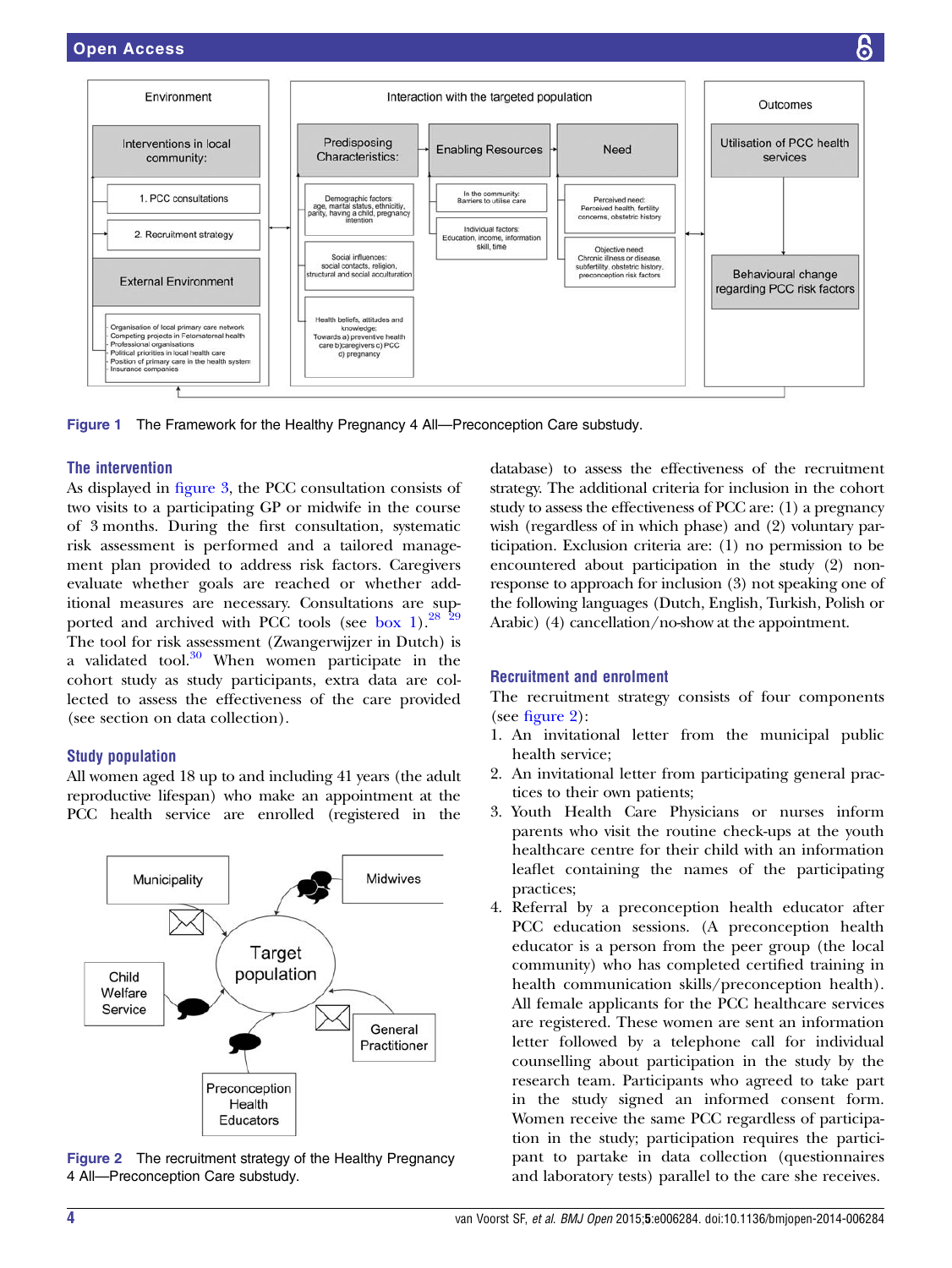<span id="page-4-0"></span>

Figure 3 Flow chart for enrolment and intervention and data collection.

## **Outcomes**

The primary outcome regarding the effectiveness of the individual PCC consultations is behavioural change. Behavioural change is assessed for folic acid supplementation, smoking, alcohol consumption and illicit substance use. These four preconception health behaviours were chosen as primary outcomes due to their prevalence and their impact on the fetus and modifiability. $31-36$ Differences in these behaviours are assessed by premeasurement and postmeasurement by questionnaires (self-reported changes) and biomarkers (biochemical assessment of behavioural change). Biomarkers are used, as it is known that self-reported outcomes can show socially desirable answers. For example, in case of the use of folic acid supplements, a Dutch study found an over-report of  $22\%$  for self-reported folic acid supplement use.<sup>21</sup>

The primary outcome regarding the effectiveness of the recruitment strategy is the utilisation of the PCC services of the programme. This is measured quantitatively by the number of women who utilised the PCC programme (women successfully recruited) in relation to the number of women approached by the recruitment strategy. Second, the effectiveness of the recruitment strategy is assessed in terms of the outreach: by assessing characteristics of women reached. This includes basic demographics of women who were successfully recruited and identification of predisposing factors, need and enabling factors according to Andersen's model of healthcare utilisation among women included in the study. Data regarding the target group (all women aged 18 up to and including 41 years in the geographically targeted area) are obtained from municipal administrative records.

Outcomes, measures and data sources are presented in [table 1.](#page-6-0)

#### Data collection and measurement

The process of data collection is illustrated in figure 3.

All women who make an appointment are registered in the Gemstracker (Generic Medical Survey Tracking system) database. $37$  The Gemstracker system first helps keep a log of all the consultations. Furthermore, the system assists in keeping a log of the inclusion process after which it organises data collection within a specific time track, by activating fields or questionnaires for respondents or PCC providers.

Data collection consists of a questionnaire (questionnaires 1 and 2, respectively), anthropometric measurements and laboratory tests, performed as a baseline measurement (before the first consultation) and follow-up measurement (around the second consultation).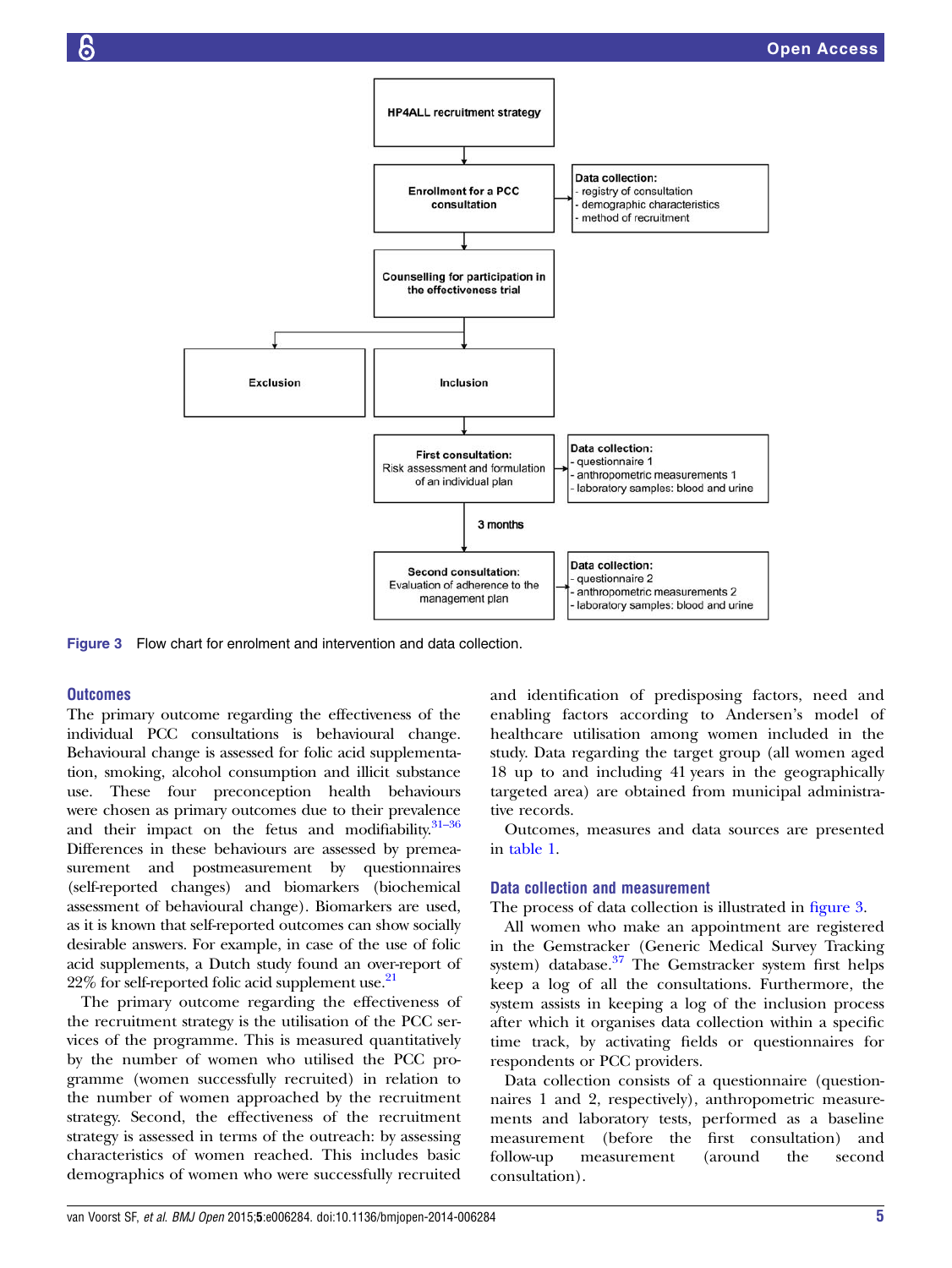<span id="page-5-0"></span>Box 1 Tools for delivery of PCC in the Healthy Pregnancy 4 All—PCC substudy

Standardised risk assessment instruments improve delivery of PCC, unify risk assessment and facilitate documentation needs. The Healthy Pregnancy 4 All programme uses two tools:

The ZwangerWijzer Tool:

ZwangerWijzer is a self-administered questionnaire for couples designed to be filled in prior to consultation.

The questionnaire is freely accessible on the internet<sup>[29](#page-9-0)</sup> or on paper. The web-based survey has additional features: (1) additional information is provided when a risk factor is present (2) a list of risk factors is generated, listing what should be discussed during the PCC consultation. This list can be emailed to the PCC caregiver.

The questionnaire is adopted from The Preconception Health Assessment Form and a Family History Survey. It covers the following risk domains and risk factors:

| <b>Background Lifestyle</b>                              |                                                                                                                                                                                      | <b>Medical</b><br>history                                                                                                      | <b>Obstetric and</b><br>gynaecological history                                                         | Family                             | <b>Work</b>                                                                                                                         |
|----------------------------------------------------------|--------------------------------------------------------------------------------------------------------------------------------------------------------------------------------------|--------------------------------------------------------------------------------------------------------------------------------|--------------------------------------------------------------------------------------------------------|------------------------------------|-------------------------------------------------------------------------------------------------------------------------------------|
| <b>Maternal</b><br>age<br><b>BMI</b><br><b>Ethnicity</b> | Exposure to radiation<br>Smoking<br>Alcohol<br><b>Drugs</b><br>Eating disorders<br><b>Nutrition</b><br>Folic acid supplement<br><b>use</b><br>Vitamin A<br>Toxoplasmosis<br>Listeria | <b>STDs</b><br><b>HIV</b><br>Rubella vaccination<br>(Chronic) illness<br>Prescribed<br>medication<br>Over-the-counter<br>drugs | Prior pregnancies<br>Pregnancy complications<br>Uterine anomalies<br>Prior gynaecological<br>surgeries | Family<br>history<br>consanguinity | Chemical exposure<br>Other exposure<br>Infectious agents<br>Shifts/irregular hours<br>Physically demanding<br>work<br><b>Stress</b> |
|                                                          | $\Omega$                                                                                                                                                                             |                                                                                                                                |                                                                                                        |                                    |                                                                                                                                     |

Zwangerwijzer is a validated tool.<sup>3</sup>

The Preconceptiewijzer Tool:

Preconceptiewijzer is a web-based PCC archive system complementary to the ZwangerWijzer questionnaire.<sup>28</sup> Providers can create a PCC file for their patients in which the questionnaire can be archived and the consultation(s) can be documented. The tool provides an overview sheet in which present risk factors (identified in ZwangerWijzer) are linked to digital patient information leaflets and protocols for the caregiver about these risk factors. The latter is a measure to improve the uniformity of health messages and interventions. Preconceptiewijzer is available online; providers have an own account which is secured for own use. This account and technical support is freely available. BMI, body mass index; PCC, preconception care; STD, sexually transmitted diseases.

- ▶ *Questionnaires:* Questionnaire 1 is filled in prior to the first PCC visit. This questionnaire assesses the characteristics of the study participant and health behaviours regarding the primary outcomes and other preconception risk factors. Questionnaire 2 is filled in after 3 months to assess changes in health behaviour regarding preconception risk factors. The questionnaires are filled in on paper or via the internet. Participants were reminded up to two times to fill in the questionnaire. The questionnaires were available in Dutch, English, Arabic, Turkish and Polish.
- ▸ Anthropometric measurements: PCC providers measure the following anthropometric measurements at both PCC visits: blood pressure (mm Hg), length (cm), weight (kg), hip and waist circumference (cm). These measurements were performed according to a predefined protocol.
- ▶ *Laboratory tests:* Data from the questionnaires regarding the primary outcomes of behavioural change are verified with biomarkers. Folic acid supplementation is assessed by measuring red cell folate in the serum.<sup>[31](#page-9-0)</sup> Smoking cessation is assessed by serum cotinine levels.<sup>38</sup> <sup>39</sup> Applying biomarkers for alcohol consumption is challenging because diagnostic accuracy

is generally moderate and diagnostic properties differ over different alcohol consumption quantities and patterns. Ideally, one would match a biomarker to the presumed alcohol consumption (quantitatively in time) of the study population. However, the prevalence of alcohol consumption is difficult to predict as there is a lack of consensus regarding the classification of alcohol consumption. $40$  Numbers in the general population and in cohorts of pregnant women vary. $35$  As there is no consensus regarding safety of alcohol consumption in the preconception phase, the recommendation is to not consume alcohol in the preconception phase. Thus, we will be interested in biomarkers for any level of alcohol consumption. To detect alcohol drinking in the heavy end of the spectrum, we chose to use carbohydrate deficient transferrin  $(CDT\%)$ .<sup>41</sup> As a biomarker to assess the mild–moderate drinking spectrum, we will explore the availability of ethylgluconeride (EtG) or a serum test of phosphatidylethanol (PEth) for the mild–moderate drinking spectrum.<sup>[42](#page-9-0)</sup> Illicit substance use will be tested with conventional urinary drug tests (assessing amphetamines, barbiturates, benzodiazepines, cannabinoids, cocaine, methadone, opioids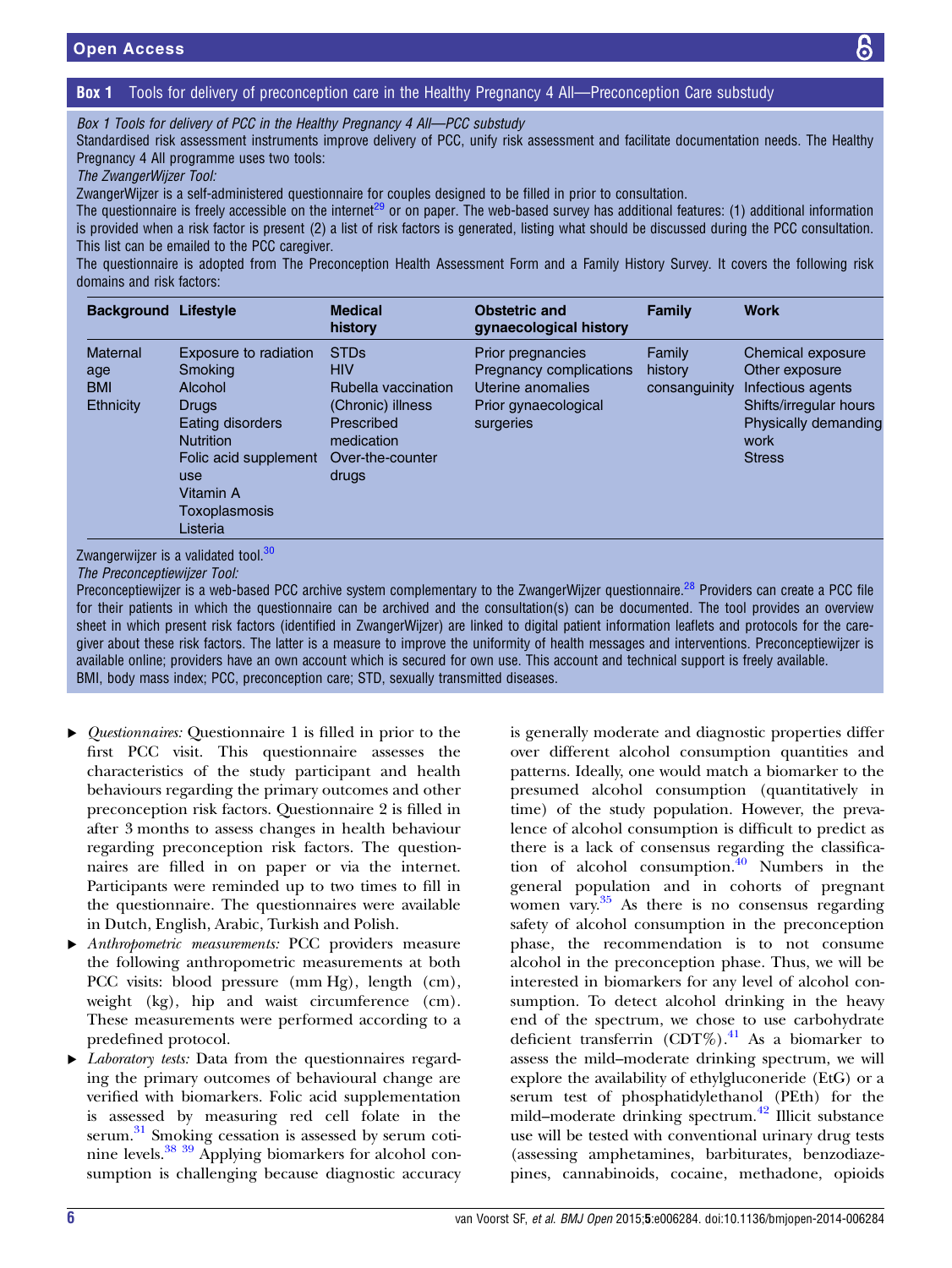<span id="page-6-0"></span>

|                                                                          |                                                                  | Table 1 Outcome assessment listed per study aim                                                                                                                                                                                                                                                                                                                                           |                                                                                                                                                                                                                                                                                                                                                                                             |  |  |  |  |
|--------------------------------------------------------------------------|------------------------------------------------------------------|-------------------------------------------------------------------------------------------------------------------------------------------------------------------------------------------------------------------------------------------------------------------------------------------------------------------------------------------------------------------------------------------|---------------------------------------------------------------------------------------------------------------------------------------------------------------------------------------------------------------------------------------------------------------------------------------------------------------------------------------------------------------------------------------------|--|--|--|--|
| <b>Research aim</b>                                                      |                                                                  | <b>Outcome measure</b>                                                                                                                                                                                                                                                                                                                                                                    | Data source                                                                                                                                                                                                                                                                                                                                                                                 |  |  |  |  |
| Effectiveness of individual PCC consultations<br><b>Primary outcomes</b> |                                                                  |                                                                                                                                                                                                                                                                                                                                                                                           |                                                                                                                                                                                                                                                                                                                                                                                             |  |  |  |  |
|                                                                          | Folic acid suppletion                                            | Self-reported folic acid use<br>Biomarker (erythrocyte folate) confirmed folic<br>acid suppletion                                                                                                                                                                                                                                                                                         | Questionnaire and blood analysis at first<br>consultation and 3 months after first<br>consultation                                                                                                                                                                                                                                                                                          |  |  |  |  |
| Smoking                                                                  |                                                                  | Self-reported smoking cessation<br>Biomarker (serum cotinine) confirmed smoking<br>cessation                                                                                                                                                                                                                                                                                              | Questionnaire and blood analysis at first<br>consultation and 3 months after first<br>consultation                                                                                                                                                                                                                                                                                          |  |  |  |  |
| Alcohol                                                                  |                                                                  | Self-reported cessation of alcohol consumption<br>Self-reported reduction of alcohol consumption<br>Biomarker (serum %CDT; urinary EtG or<br>PeTH) confirmed reduction or cessation of<br>alcohol consumption                                                                                                                                                                             | Questionnaire and blood/urine analysis at first<br>consultation and 3 months after first<br>consultation                                                                                                                                                                                                                                                                                    |  |  |  |  |
|                                                                          | Illicit substance use                                            | Self-reported cessation of illicit substance use<br>Biomarker (drug assessment in urine)<br>confirmed cessation of illicit substance use                                                                                                                                                                                                                                                  | Questionnaire and urine analysis at first<br>consultation and 3 months after first<br>consultation                                                                                                                                                                                                                                                                                          |  |  |  |  |
| Effectiveness of recruitment strategy                                    |                                                                  |                                                                                                                                                                                                                                                                                                                                                                                           |                                                                                                                                                                                                                                                                                                                                                                                             |  |  |  |  |
| <b>Primary outcomes</b>                                                  |                                                                  |                                                                                                                                                                                                                                                                                                                                                                                           |                                                                                                                                                                                                                                                                                                                                                                                             |  |  |  |  |
|                                                                          | Characteristics of the<br>cohort measured by<br>Andersen's model | Characteristics of women who utilised the PCC<br>health service according to the framework of<br>the substudy (figure 1)                                                                                                                                                                                                                                                                  | Questionnaire at first consultation                                                                                                                                                                                                                                                                                                                                                         |  |  |  |  |
| letter                                                                   | Outreach of the municipal                                        | Proportion of women successfully recruited<br>through the letter from the municipality in<br>relation to the number of women approached<br>with a letter from the municipal health service/<br>municipality<br>Characteristics of women successfully<br>recruited after receiving the letter from the<br>municipality in relation to characteristics of<br>women residing in the selected | Data on women successfully recruited (the<br>Gemstracker database) and data from women<br>included in the study (questionnaire 1).<br>(Anonymous) Municipal administrative records<br>provide characteristics of the target population:<br>all women aged 18-42 residing in the high-risk<br>neighbourhood                                                                                  |  |  |  |  |
|                                                                          | Outreach of the GP letter                                        | neighbourhood(s)<br>Proportion of women successfully recruited in<br>relation to the number of women approached<br>by a letter from their general practice.<br>Characteristics of these women in relation to<br>characteristics of women residing in the<br>selected neighbourhood(s)                                                                                                     | Data on women successfully recruited (the<br>Gemstracker database) and data from women<br>included in the study (questionnaire 1).<br>(Anonymous) register of women who were sent<br>a letter by general practices.<br>(Anonymous) Municipal administrative records<br>provide characteristics of the target population:<br>all women aged 18-42 residing in the high-risk<br>neighbourhood |  |  |  |  |
| Outreach of the<br>educators                                             | Preconception health                                             | Proportion of women successfully recruited<br>after being approached about the service<br>during a peer health education session.<br>Characteristics of these women in relation to<br>characteristics of women residing in the<br>selected neighbourhood(s)                                                                                                                               | Data on women successfully recruited (the<br>Gemstracker database) and data from women<br>included in the study (questionnaire 1).<br>Questionnaires of participants of preconception<br>health education sessions<br>(Anonymous) Municipal administrative records<br>provide characteristics of the target population:<br>all women aged 18-42 residing in the high-risk<br>neighbourhood  |  |  |  |  |
| Welfare service                                                          | Outreach of the Child                                            | Proportion of women successfully recruited<br>after being approached during a visit to the<br>Child Welfare service<br>Characteristics of these women in relation to<br>characteristics of women residing in the<br>selected neighbourhood(s)                                                                                                                                             | Data on women successfully recruited<br>(Gemstracker database) and data from women<br>included in the study (questionnaire 1).<br>(Anonymous) Municipal administrative records<br>provide characteristics of the target population:<br>all women aged 18-42 residing in the high-risk<br>neighbourhood                                                                                      |  |  |  |  |

CDT, carbohydrate deficient transferrin; EtG, ethylgluconeride; PCC, preconception care; PeTH, phosphatidylethanol.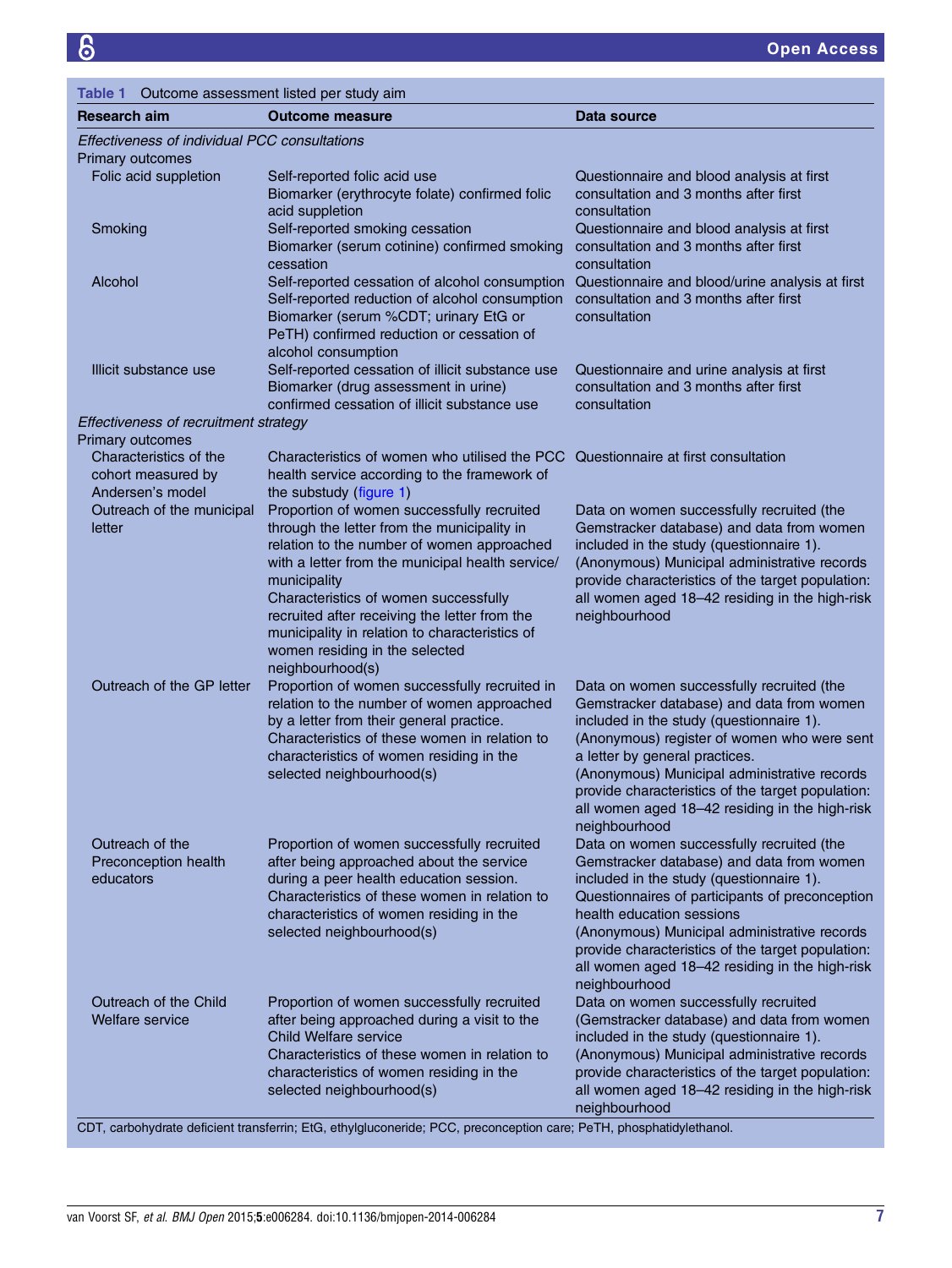(codeine, morphine, heroin, oxycodone, etc), phencyclidine, propoxyphene, synthetic cannabinoids). Providers are blinded to data from questionnaires and from the mentioned biomarkers.

'In case of no-show at either consultation, PCC providers are encouraged to provide a new appointment for the consultation. If the woman does not attend the first PCC consultation, she will be included for the analysis of the recruitment strategy. However, she will be excluded from the PCC cohort. If a woman does not attend the second PCC consultation, she will be asked to complete her second questionnaire and where it is logistically opportune, she will be asked to undergo a second laboratory assessment. She will be included in the outcome assessment of the effectiveness trial in that case.

## Data analysis and sample size calculation Data analysis

Characteristics of the study population and preconception health behaviours at baseline will be described continuously (mean or median, SD or IQR) or descriptively (percentages and CIs).

Changes in preconception health behaviours will be analysed paired. Preconsultation and postconsultation differences will be expressed with mean differences and SDs in continuous variables (in case of normality) or with median and IQR (in case of skewed data). Student t tests (in case of normality) or Wilcoxon Matched Pairs Test (in case of skewed data) will be performed for hypothesis testing. Dichotomous variables will be tested with the exact binomial test. Significance testing will be performed two-sided with an  $\alpha$  of 0.05. Regarding change in folic acid supplementation and smoking cessation, onesided testing will be performed with an  $\alpha$  of 0.025 (in line with the hypothesis used for sample size calculation).

Regarding the effectiveness of the recruitment strategy, utilisation of the PCC health service will be expressed in percentages in relation to the number of women approached by the recruitment strategy. Characteristics of women who visit the PCC health service will be assessed according to the framework for utilisation of the PCC service (see fi[gure 1](#page-3-0)).

## Sample size calculation

Sample size calculation was performed for the two most important primary outcomes: folic acid supplementation and smoking cessation.

Regarding folic acid supplementation, 839 women are needed in order to reject the null hypothesis (H0) that the PCC service will lead to a 20% increase of folic acid users in women who were not already using folic acid supplements at baseline (assumptions for this power calculation were (1) the smallest clinically relevant difference ('Δ') is a 20% increase of folic acid in non-users at baseline, (2) the proportion of women using folic acid at baseline is 30%  $(\pi 0=30\%)$ ,<sup>41</sup> (3) a select dropout rate of 10%, (4) pairwise analysis of results, (5) a statistical significance level of  $\alpha$ <0.025 (one-sided correction for multiple testing

due to primary outcome measures) and (6) a power (1-β) of 0.80). Regarding smoking cessation, 687 women are needed to reject the null hypothesis (Ho) that the PCC service will lead to a <5% decrease in smoking cessation among women who smoked at baseline. (Assumptions for the power calculation were (1) the smallest clinically relevant difference (' $\Delta$ ') is a 5% decrease in smoking compared to baseline, (2) the proportion of women smoking at baseline is  $30\%$   $(\pi 0=30\%)$ <sup>42</sup><sup>43</sup> (3) a random drop-out rate of 10%, (4) pairwise analysis of results, (5) a statistical significance level of  $\alpha < 0.025$  (one-sided correction for multiple testing due to primary outcome measures) and (6) a power (1-β) of 0.80.)

Thus, the cohort study should comprise 839 women to meet the needs of both primary outcomes.

## Organisation and time schedule

Municipalities were encountered for participation from June 2011 to November 2013. General practices and midwife practices were encountered for participation from November 2011 to July 2013. They were prepared to deliver PCC in the PCC substudy after a one-on-one training to deliver PCC according to the study protocol. They received a self-study e-learning course and study material about PCC in general and about risk factors. Practices were provided with information leaflets, posters and kits to hand out for the laboratory tests. Recruitment strategies were rolled out when practices were ready to receive participants for the study. Data collection is performed in close collaboration with the practices by means of the Gemstracker system. In order to promote the readiness of study participants to provide blood and urine samples and to ensure timely handling of the samples, all laboratory sampling and processing are performed at neighbourhood health centres or local laboratories in the participating municipalities. Finally, to reduce bias, the non-time critical laboratory tests are performed at one central laboratory (the trial laboratory of the Erasmus Medical Center of Rotterdam, the Netherlands). After each PCC consultation study, participants receive a preassembled laboratory kit from their PCC provider. This kit includes 1 mL freezer capsules, a urine container and an application form to process the material according to the standard operating procedure of our study. All local laboratories were accredited by CCKL (in Dutch: Coördinatie Commissie ter bevordering van de Kwaliteitsbeheersing op het gebied van Laboratoriumonderzoek in de Gezondheidszorg or the organisation that audits laboratories in the healthcare system in the Netherlands). $44$  Blood samples are collected in EDTA, SST or sodium fluoride vacutainers (in size and numbers as routine to the local laboratories). Local laboratories perform tests which have to be performed within 1 h (eg, glucose) or before refrigeration (haemoglobin, haematocrit, mean corpuscular volume, red blood cell count) directly after blood sampling. Two mL of whole blood is then pipetted and stored and the remainder is centrifuged (depending on local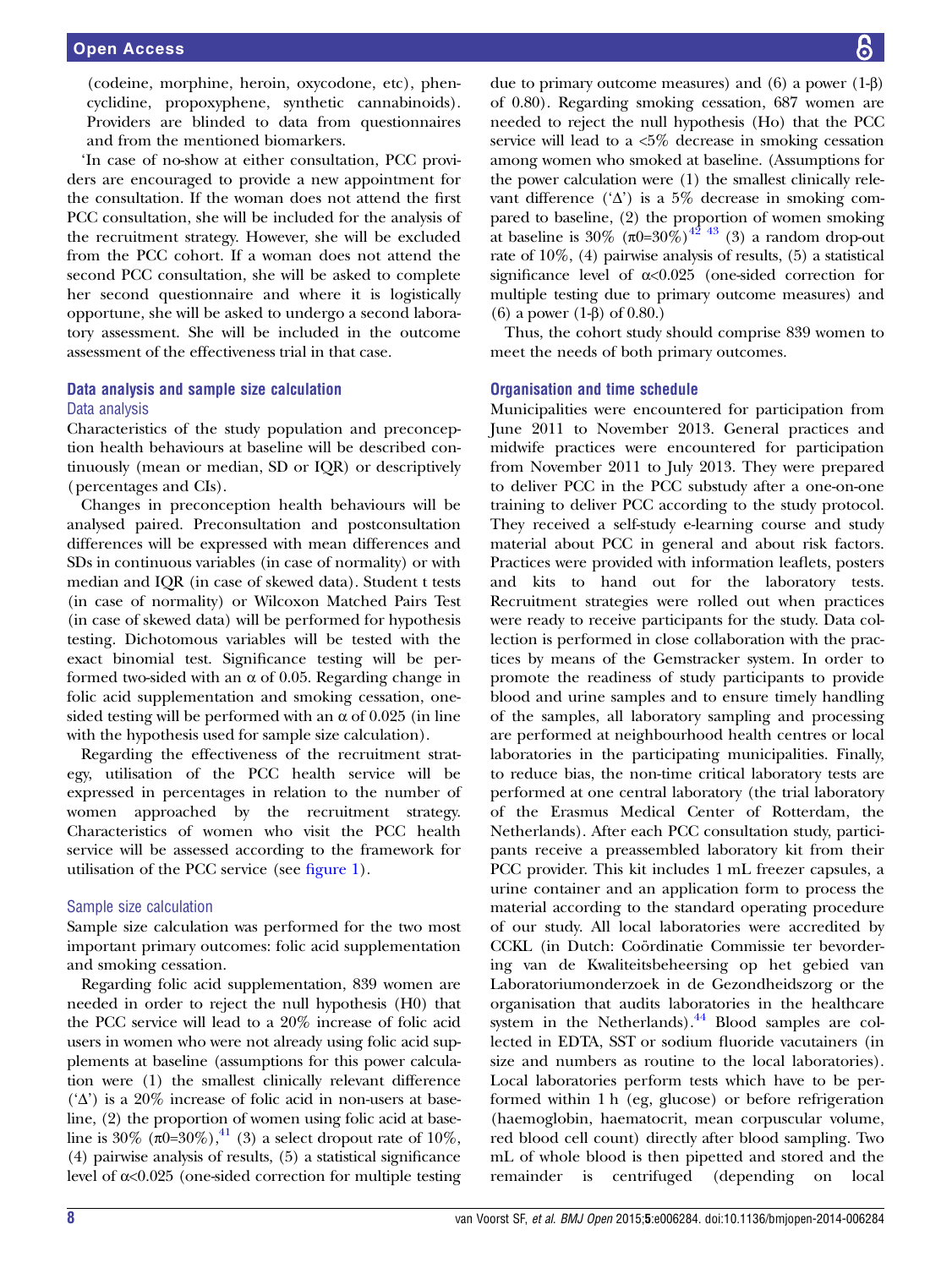equipment:  $\pm 2000 \text{ g}/10 \text{ min}$ . Approximately 2 mL of plasma and 7 mL of serum is pipetted into 1 mL freezer capsules. Urine is centrifuged (depending on local equipment:  $\pm 2000 \frac{\text{g}}{10 \text{ min}}$  after which 4 mL is stored. Whole blood is stored at −20°C; plasma/serum fraction and urine at −70 or 80°C (depending on local equipment). All laboratories closely monitor their storing protocol and are able to provide a report of the storing conditions at request. At set times, all samples are distributed to the central trial laboratory. The first municipality started enrolment in February 2013 and the last municipality started inclusion in February 2014. Enrolment is ongoing until the time period: April 2014 or until the calculated sample size of included participants has been reached to meet current research goals. As the sample size has not been reached as yet, the inclusion period is currently planned until December 2014.

#### Ethical considerations

The HP4ALL PCC substudy has been approved by the Medical Ethical Committee of the Erasmus Medical Center of Rotterdam (MEC 2012-425). In line with regulations, an independent physician is available for consultation by the (eligible) study population.

#### **DISCUSSION**

The Healthy Pregnancy 4 All—PCC substudy aims to provide evidence for comprehensive and systematic delivery of PCC to the general public that contemplates pregnancy and to identify effective ways to reach women to promote utilisation of the PCC health services. The study is rolled out in municipalities with disadvantaged perinatal health. Outcome measures of the study are the effectiveness of the employed recruitment strategy and the effectiveness of the PCC service in achieving behavioural change regarding preconception risk behaviours. In doing so, we acknowledge that merely providing PCC is insufficient and we aim to develop an integrated approach in which recruitment is combined with delivery of PCC ultimately to improve perinatal healthcare by PCC.

Internationally, PCC is implemented in various ways and within different settings. This study will place PCC in a cross-domain perspective in the Netherlands for the first time as multidisciplinary collaborations are initiated among municipalities, public health services and the curative care setting. Although this can be a strength, it might also be challenging to motivate different partners with different points of departure in the health system. Prior to this programme, for instance, the role of public health in fetal-maternal healthcare was very limited. Furthermore, PCC has been brought under attention within general practice and midwifery. However, the experience seems to be that PCC is, at best, only delivered at a small scale within these echelons. By implementing PCC in these echelons in the context of the current study, more can be learnt about what is necessary to upscale delivery of PCC, if effective.

A limitation in our approach to improve perinatal health outcome with PCC is that we target the group that plans pregnancy, as this is a precondition for PCC. Although the Netherlands has a high planned pregnancy rate and excellent access to contraceptives, $12\frac{43}{3}$  planned pregnancy rates and the access to contraceptive care could be lower within a population with lower socioeconomic status. Initially, we aim to optimise outcomes of planned pregnancies. If this is effective, it would be the time to assess where PCC and family planning could be integrated to increase further effectiveness.

A limitation in the assessment of the effectiveness of PCC consultations will be that the sampled population could be prone to a participation bias. First, since the eligible population will rely on the extent to which the recruitment strategy is able to recruit a study population that is representative of the community. Second, eligible high-risk women might be more difficult to include in the effectiveness study. However, we believe that we will have the data to explore the representativeness of the included population in relation to the population that did not want to participate in the cohort study and in relation to the targeted population in the community.

This is one of the first cohort studies in the Netherlands that assesses effectiveness of a PCC approach in a high-risk area in a general practitioner and midwifery setting. We have future aspirations to do further research within the context of this study.

#### Author affiliations

<sup>1</sup>Department of Obstetrics and Gynaecology, Division of Obstetrics & Prenatal Medicine, Erasmus MC, Rotterdam, The Netherlands <sup>2</sup>Department of Social and Behavioural Sciences, Erasmus University College, Erasmus University Rotterdam, Rotterdam, The Netherlands

Acknowledgements The authors would like to thank the following institutions/persons from the Erasmus Medical center: the Department of Trials and Research Coordination, Dr JC van der Woude (independent physician for the (eligible) study population), Department of Public Health (F Santegoets) for construction and continuous support in the use of the Gemstracker system, Preconceptiewijzer (S Horsman) for facilitation with accounts and Clinical Chemists (Dr R de Jonge). They would like to thank the Erfocentrum for collaboration in the use of tools. The authors would also like to thank the following parties for participating in the substudy: local project managers in participating HP4ALL municipalities (M Bunnik, M. van der Ham, M van der Biezen, G Franssen, B Zeelen, A de Graaf, R Stoffels, S Wigggers, G de Rijk, B Heusschen, S Badal, E Hochheimer, A Verhoeff ), participating midwife practices and general practices, preconception health educators and participating Youth Health Care services. They thank all clinical chemists and local trial coordinators of participating laboratories (Erasmus MC, ATAL-medial, Atrium MC, SHO, Flevoziekenhuis, Certe, Labwest, MST, Saltro). The authors would also like to thank the advisory board of the HP4ALL study.

Contributors SFvV, AAV, LCdJ-P, AJMW, EAPS and SD were involved in the conception and design of the study. SFvV drafted the manuscript. SFvV, AAV, LCdJ-P, AJMW, EAPS and SD revised the manuscripts critically for intellectual content and read and approved the final manuscript. All authors agree to be accountable for the contents and integrity of this manuscript.

Funding Dutch Ministry of Health (grant number 318 804); National Organization for Health Research and Development.

Competing interests None.